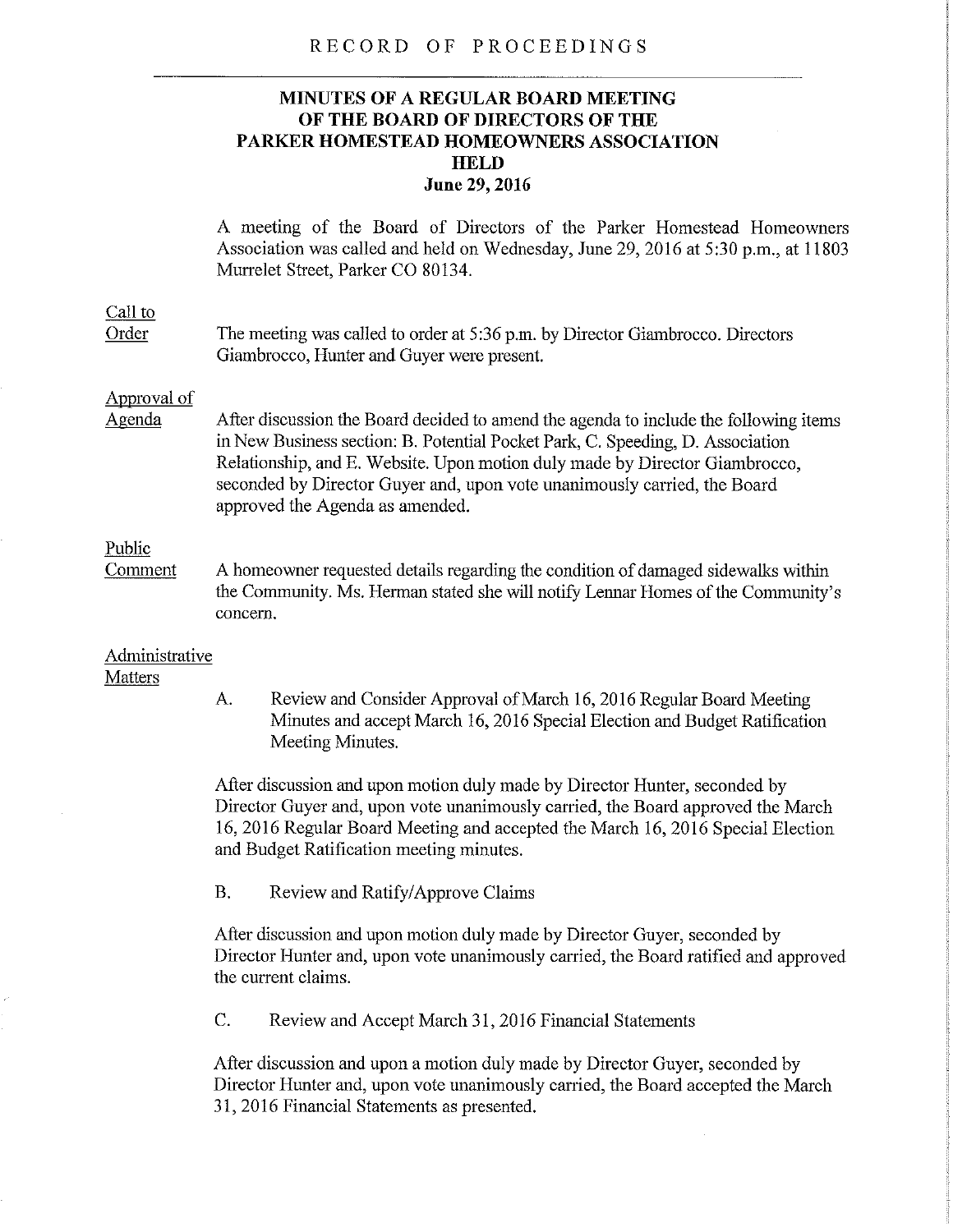D. Review and Consider Approval of Legal Services Proposals

This item was tabled for further review of the proposals.

E. Review and Consider Approval of Bill.com

The Board requested Ms. Herman provide additional details regarding the cost to utilize Bill.com for the Board to more accurately consider the program.

F. Review and Consider Approval of Landscape and Snow Removal Services Proposal

Following review and upon a motion duly made by Director Guyer, seconded by Director Hunter and, upon vote unanimously carried, the Board approved the proposal from Peak Services for 2016 Landscaping and Snow Removal Services.

G. Review and Consider Approval of Audit engagement Letter from Michelle Giometti.

After discussion and upon motion duly made by Director Giambrocco, seconded by Director Guyer and, upon vote unanimously carried, the Board approved the audit engagement letter from Michelle Giometti.

## New Business

A. Architectural Review a. Draft Design Guidelines

This item was tabled.

B. Potential Pocket Park

Ms. Herman provided details regarding a potential pocket park in the Community open space near 11801 Phoebe Street. The Board agreed to decline the offer to install a new pocket park in the Community due to increases in maintenance and insurance costs.

C. Speeding

The Board discussed the issue of construction vehicles speeding. Ms. Herman stated the streets are owned by the Town of Parker and homeowners who are witnessing issues of speeding are requested to contact the Sherriff's office to report the incident.

D. Association Relationship

The Board requested an update regarding Ms. Kristi Balken's offer to speak with the developer at the Heirloom Community to discuss the potential of Parker Homestead Homeowners being able to utilize the Heirloom Community Pool. Ms. Herman stated she would contact Lennar to determine the status of this discussion.